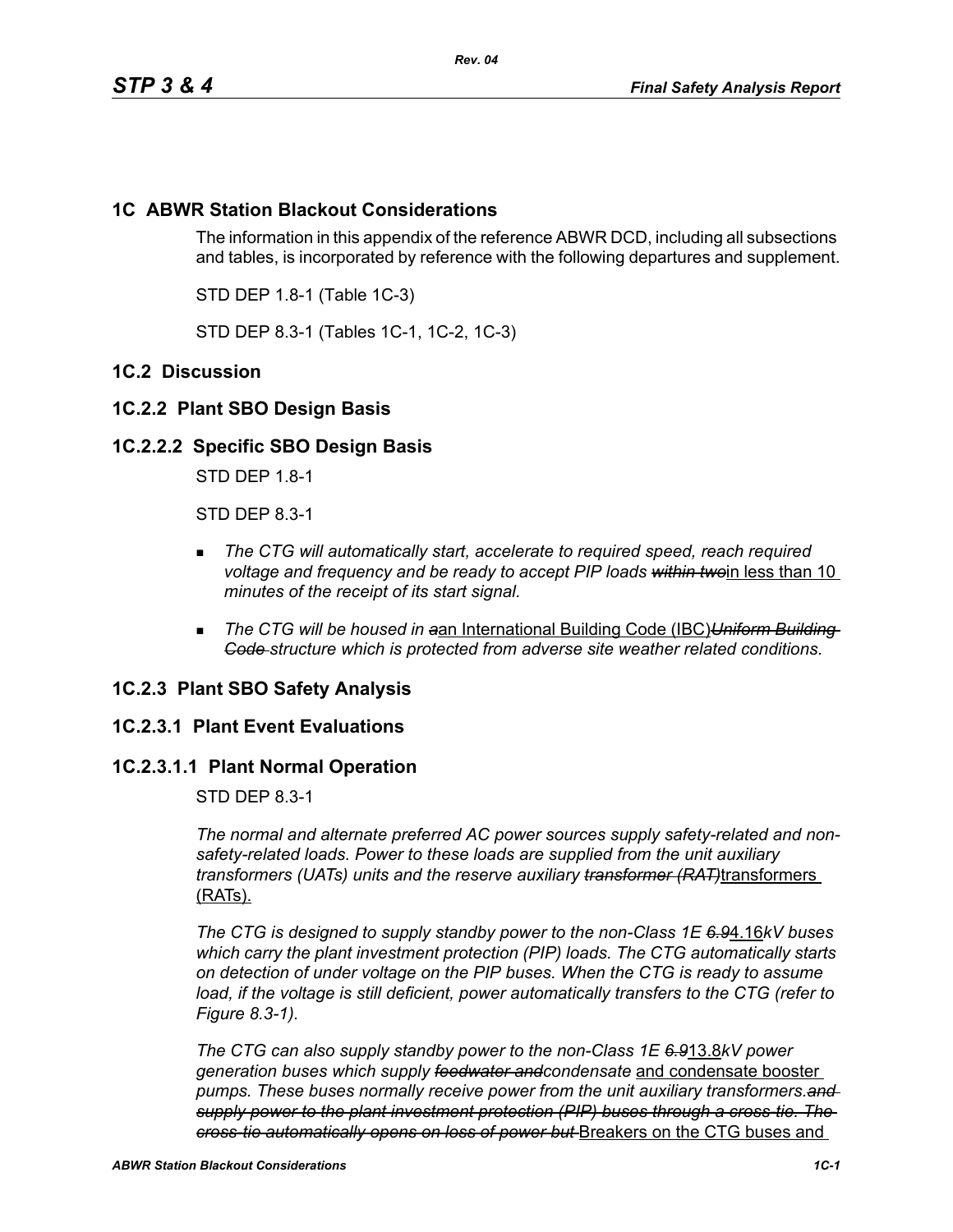power generation buses *may be manually reclosed if it is desired to operate a condensate* and condensate booster *pump from the combustion turbine generator or the reserve auxiliary transformer.which are connectable to the PIP buses This arrangement allows the powering of load groups of non-Class 1E equipment in addition to the Class 1E divisions which may be used to supply water to the reactor vessel (refer to Figure 8.3-1).*

#### **1C.2.3.1.3 SBO Events**

STD DEP 8.3-1

*The CTG is the AC power source during an SBO event. The CTG can supply 6.9*4.16*kV Class 1E buses through the realignment of pre-selected breakers during SBO events. The CTG will reach operational speed and voltage in 2* less than 10 *minutes and will be available for bus connection within 10 minutes. Upon a LOPP, the CTG is automatically started and configured to non-safety-related PIP loads. Plant operators using appropriate procedures will reconfigure any of the 6.9*4.16 *kV Class 1E buses to accept CTG power. Refer to Tier 2 Subsections 8.3.1.1.7 and 9.5.11.*

## **1C.2.3.2 Alternative AC Power Source Evaluation**

STD DEP 8.3-1

*The alternate AC power source (1) is a combustion turbine generator, (2) is provided with an immediate fuel supply that is separate from the fuel supply for other onsite emergency AC power systems, (3) fuel will be sampled and analyzed consistent with applicable standards, (4) is capable of operating during and after a station blackout without any AC support systems powered from the preferred power supply or the blacked-out units Class 1E power sources (5) is designed to power all of the PIP and/or Class 1E shutdown loads necessary within 10 minutes of the onset of the station blackout, such that the plant is capable of maintaining core cooling and containment integrity (6) will be protected from design basis weather events (except seismic and tornado missiles) to the extent that there will be no common mode failures between offsite preferred sources and the combustion turbine generator power source, (7) will be subject to quality assurance guidelines commensurate with its importance to SBO, (8) will have sufficient capacity and capability to supply one division* two divisions *of Class 1E loads, (9) will have sufficient capacity and capability to supply the required non-Class 1E loads used for a safe shutdown, (10) will undergo factory testing to demonstrate its ability to reliably start, accelerate to required speed and voltage and supply power within two*in less than 10 *minutes, (11) will not normally supply power to nuclear safety-related equipment except under specific conditions, (12) will not be a single point single failure detriment to onsite emergency AC power sources, and (13) will be subject to site acceptance testing; periodic preventative maintenance, inspection, testing; operational reliability assurance program goals.*

## **1C.4 COL License Information**

#### **1C.4.1 Station Blackout Procedures**

The following site-specific supplement addresses COL License Information Item 1.13.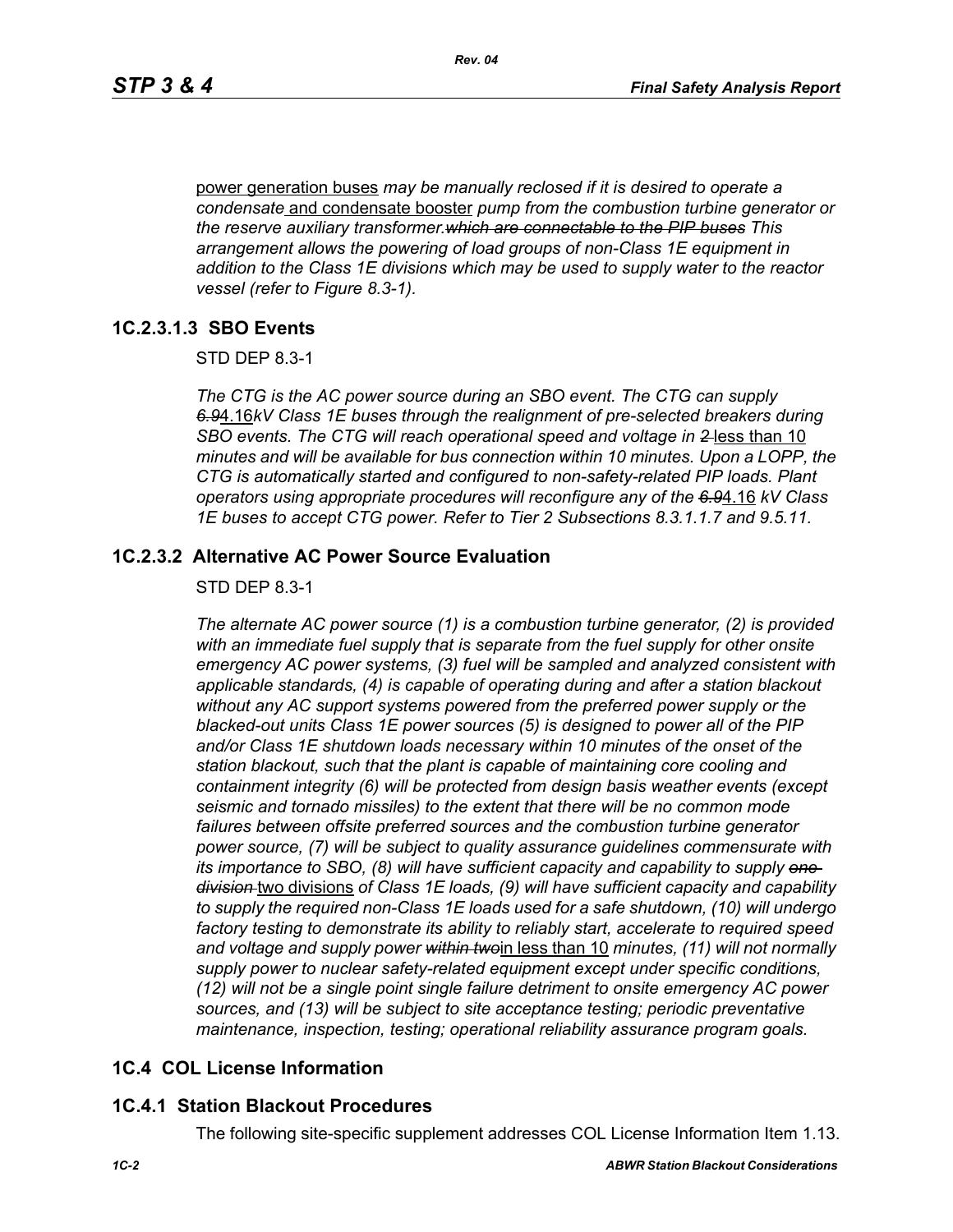The station blackout procedure(s) will be developed consistent with the plant operating procedure development plan in Section 13.5. (COM 1C-1)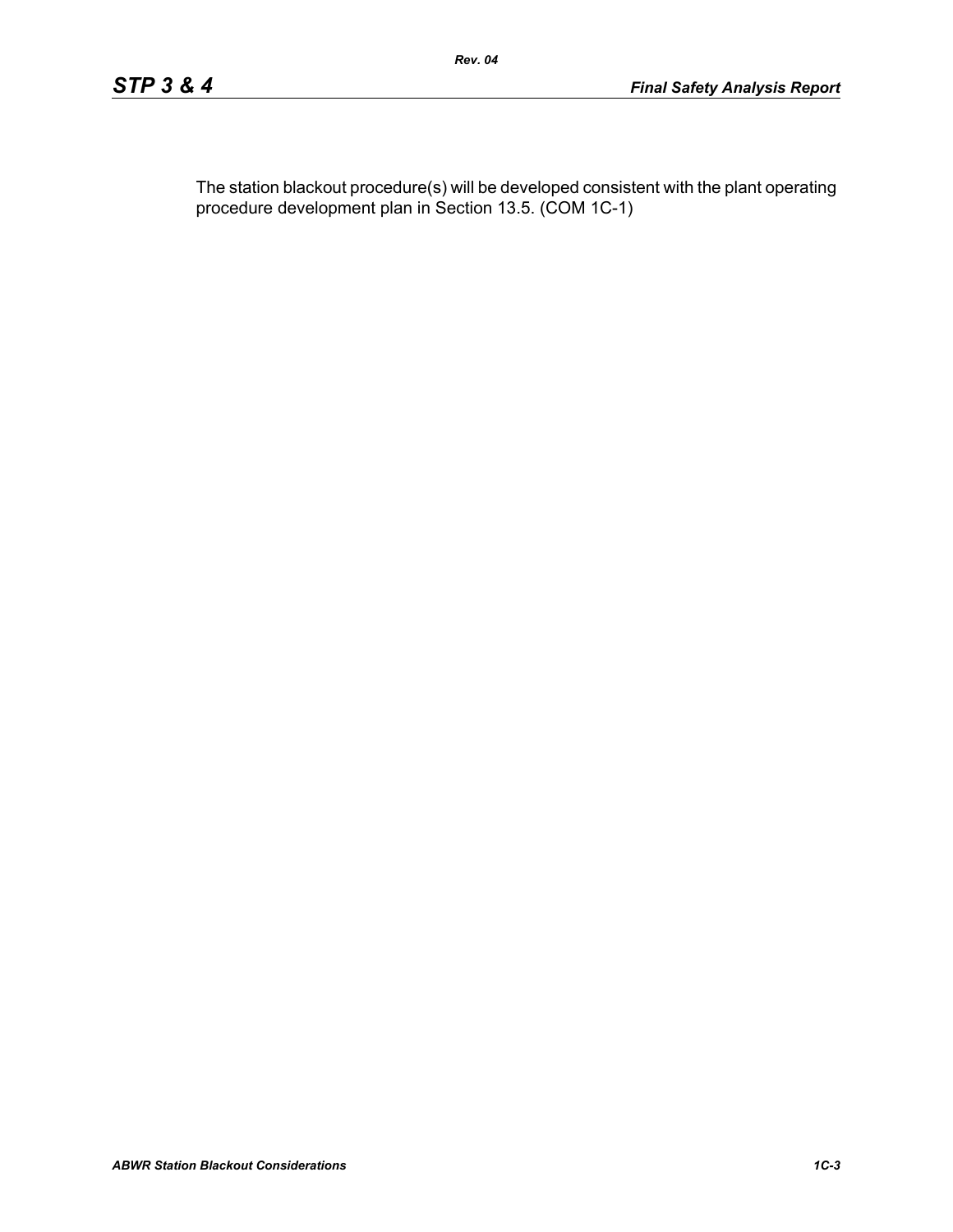| 10CFR50-63 Loss of all alternating current power.<br>(1) Each light-water-cooled nuclear power plant licensed to operate must be                                                            | The ABWR design will utilize an alternate AC (AAC) power source to                                                                                                                                                                                                                                                                                                                                                                                                                                                                                                                                                                                                                                                                                                                                          |
|---------------------------------------------------------------------------------------------------------------------------------------------------------------------------------------------|-------------------------------------------------------------------------------------------------------------------------------------------------------------------------------------------------------------------------------------------------------------------------------------------------------------------------------------------------------------------------------------------------------------------------------------------------------------------------------------------------------------------------------------------------------------------------------------------------------------------------------------------------------------------------------------------------------------------------------------------------------------------------------------------------------------|
| 50.63 Loss of all alternating current power.<br>(a) Requirements                                                                                                                            |                                                                                                                                                                                                                                                                                                                                                                                                                                                                                                                                                                                                                                                                                                                                                                                                             |
|                                                                                                                                                                                             |                                                                                                                                                                                                                                                                                                                                                                                                                                                                                                                                                                                                                                                                                                                                                                                                             |
| able to withstand for a specified duration and recover from a station<br>blackout as defined in § 50.2. The specified station blackout duration shall<br>be based on the following factors: | mitigate and recover from station blackout events (defined in 50.2).<br>The AAC power source will be a combustion turbine generator<br>(CTG). The CTG will be totally independent from offsite preferred<br>and onsite Class 1E sources. A ten (10) minute interval is used as<br>the ABWR design basis for the SBO event duration. The AAC power<br>source provides a diverse power source to the plant.                                                                                                                                                                                                                                                                                                                                                                                                   |
| (i) The redundancy of the onsite emergency AC power sources                                                                                                                                 | The ABWR design CTG will have sufficient capacity and capabilities<br>to power the necessary reactor core coolant, control and protective<br>systems including station battery and other auxiliary support loads<br>needed to bring the plant to a safe and orderly shutdown condition<br>(defined in 50.2). The CTG supplied will be rated at a minimum of<br>9minimum of 20 MWe and be capable of accepting shutdown loads<br>within 10 minutes.<br>The current plant onsite emergency power sources include three (3)<br>independent and redundant DG divisions which are designed to<br>supply approximately 57.2 MWe within 1 minute.<br>Additionally, the plant has been designed to accommodate AC<br>power source losses for a period up to 8 hours. The AAC limits the<br>SBO event to 10 minutes. |

*1C-4*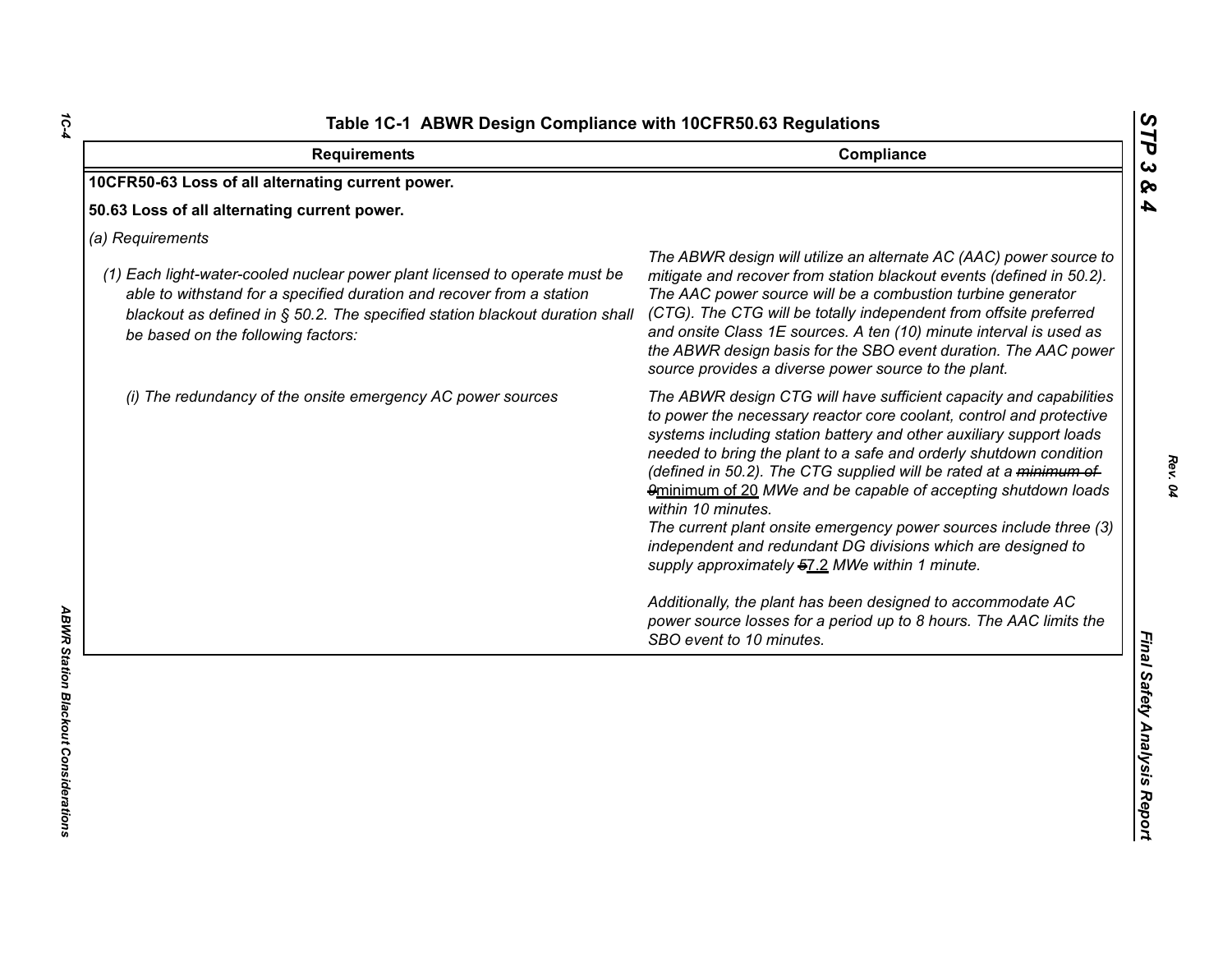**ABWR Station Blackout Considerations** 

|  |  | able 1C-1 ABWR Design Compliance with 10CFR50.63 Regulations (Continued) |  |  |  |
|--|--|--------------------------------------------------------------------------|--|--|--|
|--|--|--------------------------------------------------------------------------|--|--|--|

| <b>Requirements</b>                                                                                                                                                                                                                                                                                                                                                                                                                                                                                                                                                          | Compliance                                                                                                                                                                                                                                                                                                                                                                                                                                                                                                                                                                                                                                                                                                                                                                                                                                                                                                                                                                                                                                                                                                                                                                                                                                                                                                                                                                        | ĽP                              |
|------------------------------------------------------------------------------------------------------------------------------------------------------------------------------------------------------------------------------------------------------------------------------------------------------------------------------------------------------------------------------------------------------------------------------------------------------------------------------------------------------------------------------------------------------------------------------|-----------------------------------------------------------------------------------------------------------------------------------------------------------------------------------------------------------------------------------------------------------------------------------------------------------------------------------------------------------------------------------------------------------------------------------------------------------------------------------------------------------------------------------------------------------------------------------------------------------------------------------------------------------------------------------------------------------------------------------------------------------------------------------------------------------------------------------------------------------------------------------------------------------------------------------------------------------------------------------------------------------------------------------------------------------------------------------------------------------------------------------------------------------------------------------------------------------------------------------------------------------------------------------------------------------------------------------------------------------------------------------|---------------------------------|
| (b) Limitation of scope<br>(c) Implementation<br>(1) Information Submittal. For each light-water-cooled nuclear power plant<br>licensed to operate after the effective date of this amendment, the<br>licensee shall submit the information defined below to the Director by 270<br>days after the date of license issuance:<br>(i) A proposed station blackout duration to be used in determining<br>compliance with paragraph (a) of this section, including a justification<br>for the selection based on the four factors identified in paragraph (a) of<br>this section | In addition to the discussion under (a) above, the following is noted.<br>The ABWR design SBO duration time considerations are consistent<br>with RG1.155 and NUMARC-87-00. Upon loss of offsite power<br>(LOPP) and upon the subsequent loss of all on site AC emergency<br>power sources (three independent and redundant DGs), the CTG<br>can be manually connected to any one of the three safety-related<br>(Class 1E) buses by closing two circuit breakers. The alternative AC<br>(AC) power source will automatically start, and within 2 in less than<br>10 minutes be up to required speed and voltage. It will then<br>automatically connect to selected PIP buses (non-Class 1E) loads.<br>During the first 10 minutes, the reactor will have automatically<br>tripped, the main steam isolation valves (MSIVs) closed, and the<br>RCIC actuated.<br>The RCIC system will automatically control reactor coolant level.<br>Any necessary relief valve operation will also be automatic.<br>Within the 10 minute SBO interval, none of the above actions will<br>require AC power or manual operator actions.<br>The reconfiguration of the CTG to pick up the Class 1E buses will<br>require manual closure of two circuit breakers from the control room.<br>Upon restoration of power to the safety bus(es), the remaining safe<br>shutdown loads will be energized. | $\boldsymbol{\omega}$<br>ଚ<br>4 |
|                                                                                                                                                                                                                                                                                                                                                                                                                                                                                                                                                                              |                                                                                                                                                                                                                                                                                                                                                                                                                                                                                                                                                                                                                                                                                                                                                                                                                                                                                                                                                                                                                                                                                                                                                                                                                                                                                                                                                                                   | Final Safety Analysis Report    |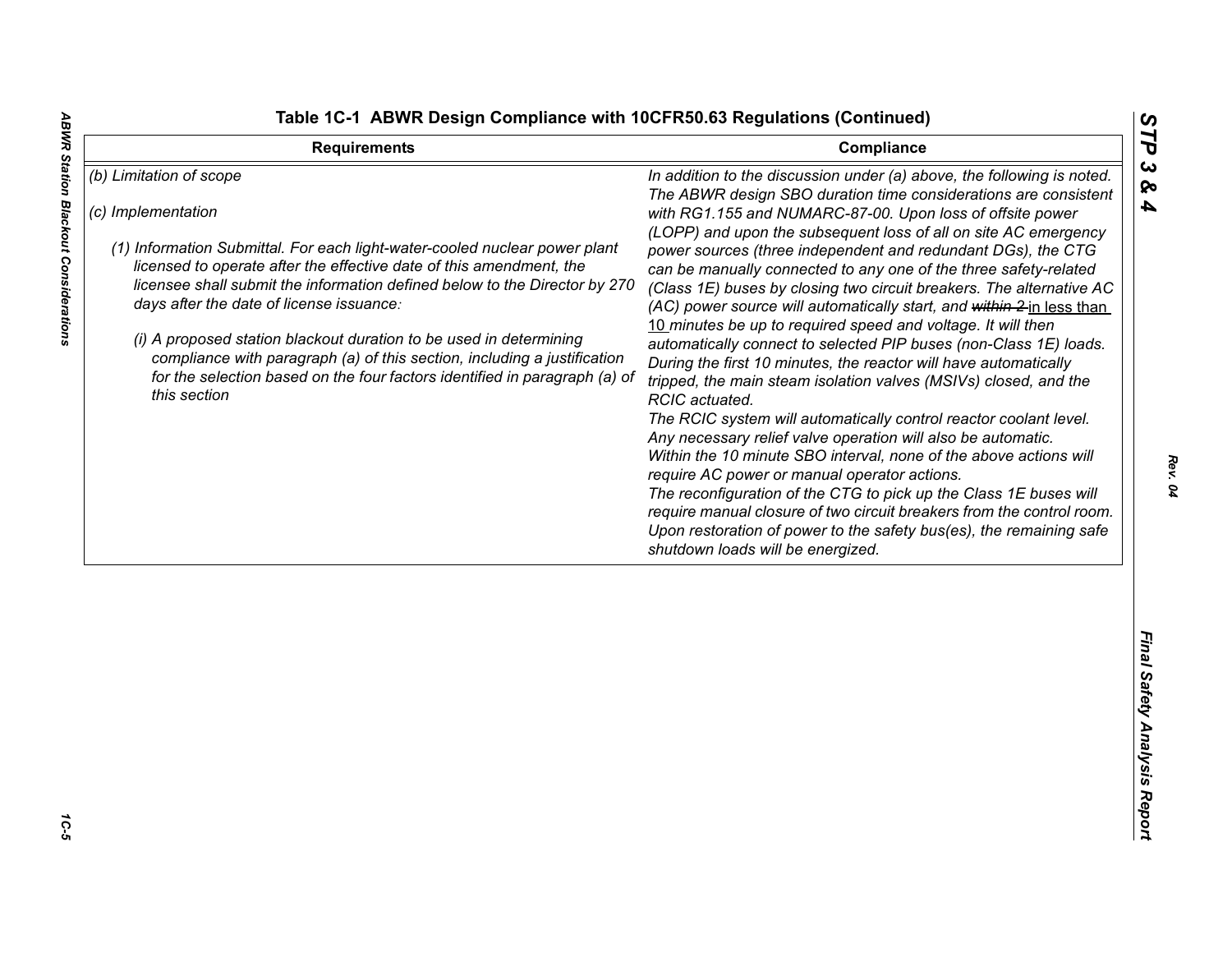| <b>Requirements</b>                                                                                                                                                                                                                                                                                                                                                                                                                                                                                                                                                                                                                                                                                                        | STP<br>Compliance                                                                                                                                                                                                                                                                                                                                                                                                                                                                                                                                |
|----------------------------------------------------------------------------------------------------------------------------------------------------------------------------------------------------------------------------------------------------------------------------------------------------------------------------------------------------------------------------------------------------------------------------------------------------------------------------------------------------------------------------------------------------------------------------------------------------------------------------------------------------------------------------------------------------------------------------|--------------------------------------------------------------------------------------------------------------------------------------------------------------------------------------------------------------------------------------------------------------------------------------------------------------------------------------------------------------------------------------------------------------------------------------------------------------------------------------------------------------------------------------------------|
| (2) Alternate AC source: The alternate AC power source(s), as defined in § 50.2,<br>will constitute acceptable capability to withstand station blackout provided an<br>analysis is performed which demonstrates that the plant has this capability<br>from onset of the station blackout until the alternate AC source(s) and<br>required shutdown equipment are started and lined up to operate. The time<br>required for startup and alignment of the alternate AC power source(s) and<br>this equipment shall be demonstrated by test. Alternate AC source(s) serving<br>a multiple unit site where onsite emergency AC source are not shared<br>between units must have, as a minimum, the capacity and capability for | $\boldsymbol{\omega}$<br>The ABWR CTG will be automatically initiated upon the loss of<br>ଚ୍ଚ<br>power to the PIP buses. The CTG will achieve required speed and<br>4<br>voltage within 2in less than 10 minutes. The CTG will be manually<br>connected to safe shutdown buses within 10 minutes. These<br>equipment capabilities will be demonstrated 1) by the manufacturer's<br>component tests, 2) by the CTG initial startup tests and 3)<br>periodically by the COL applicant as part of his operational reliability<br>assurance program. |
| coping with a station blackout in any of the units. At sites where onsite<br>emergency AC sources are shared between units, the alternate AC source(s)                                                                                                                                                                                                                                                                                                                                                                                                                                                                                                                                                                     | The ABWR design is a single unit plant arrangement design.<br>On site emergency AC sources are not shared between units.                                                                                                                                                                                                                                                                                                                                                                                                                         |
| must have the capacity and capability as required to ensure that all units can<br>be brought to and maintained in safe shutdown (non-DBA) as defined in $\S$<br>50.2. If the alternate AC source(s) meets the above requirements and can be<br>demonstrated by test to be available to power the shutdown buses within 10<br>minutes of the onset of station blackout, then no coping analysis is required.                                                                                                                                                                                                                                                                                                                | The CTG AAC source is available to power shutdown loads within 10<br>minutes as described above. Therefore, no coping analysis is<br>required. In addition, the ABWR is designed with an 8-hour battery to<br>accommodate station blackout without the need for AC power. Also,<br>the three independent emergency diesel generator systems will<br>accommodate one DG out of service, plus a single failure, with the<br>remaining DG capable of bringing the plant to safe shutdown.                                                           |
|                                                                                                                                                                                                                                                                                                                                                                                                                                                                                                                                                                                                                                                                                                                            |                                                                                                                                                                                                                                                                                                                                                                                                                                                                                                                                                  |
|                                                                                                                                                                                                                                                                                                                                                                                                                                                                                                                                                                                                                                                                                                                            | Final Safety Analysis Report                                                                                                                                                                                                                                                                                                                                                                                                                                                                                                                     |
|                                                                                                                                                                                                                                                                                                                                                                                                                                                                                                                                                                                                                                                                                                                            |                                                                                                                                                                                                                                                                                                                                                                                                                                                                                                                                                  |

*1C-6*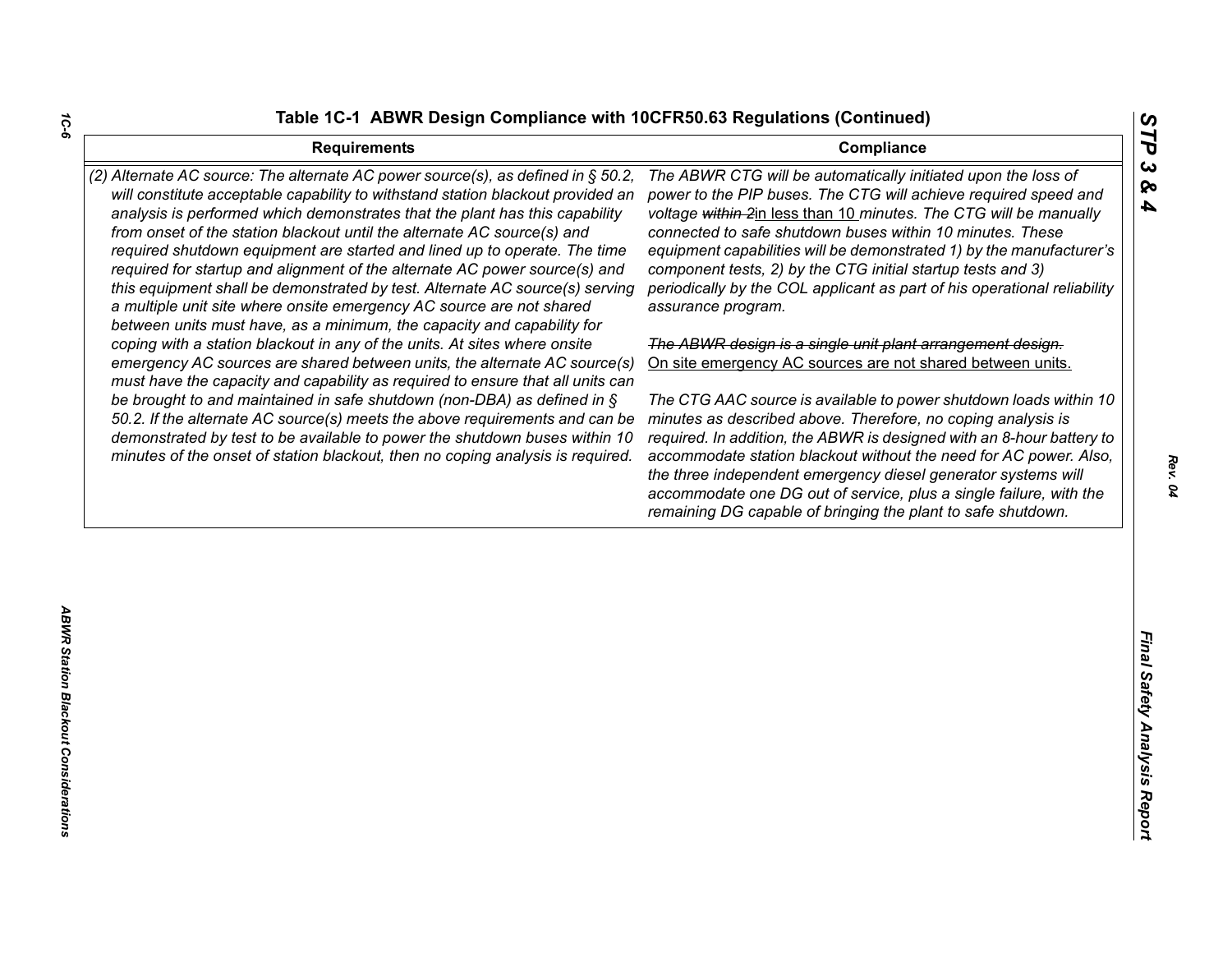| Table 1C-2 ABWR Design Compliance with RG 1.155                                                                                                                                                                                                                                                                                                                                   |                                                                                                                                                                                                                                                                                                                                                                                                                                                                                                                                     |
|-----------------------------------------------------------------------------------------------------------------------------------------------------------------------------------------------------------------------------------------------------------------------------------------------------------------------------------------------------------------------------------|-------------------------------------------------------------------------------------------------------------------------------------------------------------------------------------------------------------------------------------------------------------------------------------------------------------------------------------------------------------------------------------------------------------------------------------------------------------------------------------------------------------------------------------|
| <b>Requirements</b>                                                                                                                                                                                                                                                                                                                                                               | Compliance                                                                                                                                                                                                                                                                                                                                                                                                                                                                                                                          |
| <b>Regulatory Guide 1.155-Station Blackout</b>                                                                                                                                                                                                                                                                                                                                    |                                                                                                                                                                                                                                                                                                                                                                                                                                                                                                                                     |
| <b>Regulatory Position</b>                                                                                                                                                                                                                                                                                                                                                        |                                                                                                                                                                                                                                                                                                                                                                                                                                                                                                                                     |
| 3.3.5 If an AAC power source is selected specifically for satisfying the<br>requirements for station blackout, the design should meet the following criteria:<br>1. The AAC power source should not normally be directly connected to the<br>preferred or the blacked-out unit's onsite emergency AC power system.                                                                | The ABWR AAC power source is not normally connected to the<br>preferred or the onsite emergency AC power system. TwoAt least<br>two open circuit breakers-one Class 1E and the etherothers non-<br>Class 1E- separate the CTG from the safety-related emergency<br>buses.<br>The AAC power source is also not normally connected to any of the<br>preferred AC power sources or their associated non-safety-related<br>buses. AAt least two non-Class 1E circuit breaker-<br>separatesbreakers separate the CTG from the PIP buses. |
| 3. The AAC power source should be available in a timely manner after the<br>onset of station blackout and have provisions to be manually connected to<br>one or all of the redundant safety buses as required. The time required for<br>making this equipment available should not be more than 1 hour as<br>demonstrated by test. If the AAC power source can be demonstrated by | The ABWR AAC design power source will be automatically started<br>and reach rated speed and voltage and be available to supply PIP<br>loads within 2in less than 10 minutes, and safety-related loads within<br>10 minutes for any loss of preferred offsite power sources (LOPP).<br>The design has provisions to assure the timely manual                                                                                                                                                                                         |
| test to be available to power the shutdown buses within 10 minutes of the<br>onset of station blackout, no coping analysis is required.                                                                                                                                                                                                                                           | interconnection between the AAC (CTG) and any one or more of the<br>safety-related shutdown buses.                                                                                                                                                                                                                                                                                                                                                                                                                                  |
|                                                                                                                                                                                                                                                                                                                                                                                   | The ABWR AAC design will be demonstrated by test to show that it<br>can be connected to safety-related buses within 10 minutes.<br>Therefore, no coping analysis is required.                                                                                                                                                                                                                                                                                                                                                       |
| 4. The AAC power source should have sufficient capacity to operate the<br>systems necessary for coping with a station blackout for the time required<br>to bring and maintain the plant in safe shutdown.                                                                                                                                                                         | The ABWR AAC power source is rated at least at 920 MWe, which is<br>more than sufficient capacity to operate the necessary safe<br>shutdown loads which are less than 57.2 MWe.                                                                                                                                                                                                                                                                                                                                                     |

*STP 3 & 4*

10-7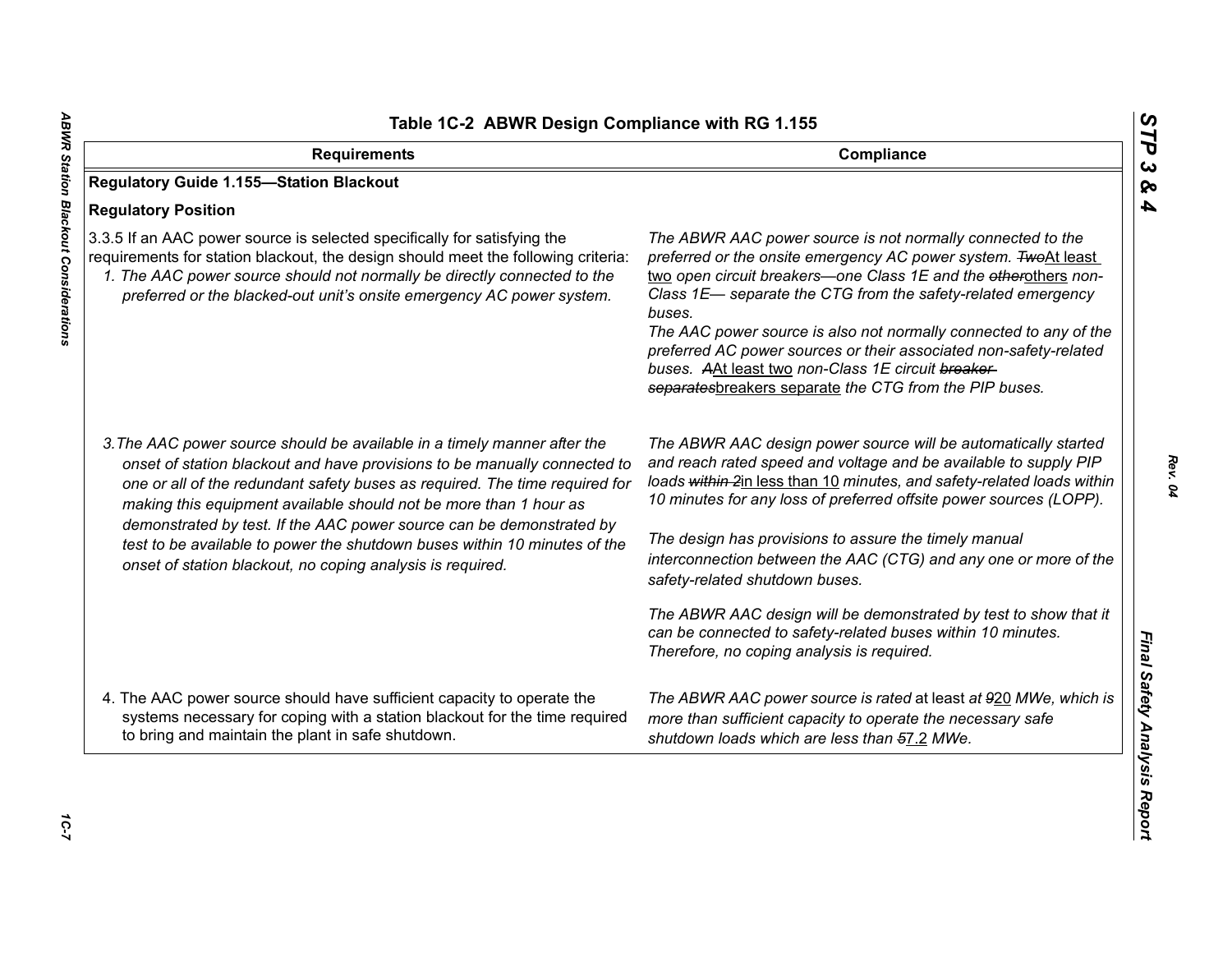| Compliance<br><b>Requirements</b><br><b>Appendix B - Guidance Regarding Systems/Components</b><br><b>Alternate AC Sources</b><br><b>ABWR AAC Power Source</b><br>Required if connected to Class 1E buses.<br>Independence<br>from Existing<br>Separation to be provided by 2 circuit breakers<br>Safety-Related<br>in series (1 Class 1E at the Class 1E bus and 1<br>closest to the CTG is non-Class 1E (see Figure 8.3-1).<br>non-Class 1E).<br>Systems | TwoAt least two breakers separate the onsite emergency power<br>buses from the CTG. One breaker is Class 1E and the breaker<br>Water Source (Existing Condensate Storage SBO Recovery with AAC Power Source | Table 1C-2 ABWR Design Compliance with RG 1.155 (Continued) |  |
|-----------------------------------------------------------------------------------------------------------------------------------------------------------------------------------------------------------------------------------------------------------------------------------------------------------------------------------------------------------------------------------------------------------------------------------------------------------|-------------------------------------------------------------------------------------------------------------------------------------------------------------------------------------------------------------|-------------------------------------------------------------|--|
|                                                                                                                                                                                                                                                                                                                                                                                                                                                           |                                                                                                                                                                                                             |                                                             |  |
|                                                                                                                                                                                                                                                                                                                                                                                                                                                           |                                                                                                                                                                                                             |                                                             |  |
|                                                                                                                                                                                                                                                                                                                                                                                                                                                           |                                                                                                                                                                                                             |                                                             |  |
|                                                                                                                                                                                                                                                                                                                                                                                                                                                           |                                                                                                                                                                                                             |                                                             |  |
| <b>Tank or Alternate)</b><br><b>Instrument Air (Compressed Air System)</b>                                                                                                                                                                                                                                                                                                                                                                                |                                                                                                                                                                                                             |                                                             |  |
|                                                                                                                                                                                                                                                                                                                                                                                                                                                           |                                                                                                                                                                                                             |                                                             |  |
|                                                                                                                                                                                                                                                                                                                                                                                                                                                           |                                                                                                                                                                                                             |                                                             |  |
|                                                                                                                                                                                                                                                                                                                                                                                                                                                           |                                                                                                                                                                                                             |                                                             |  |
|                                                                                                                                                                                                                                                                                                                                                                                                                                                           |                                                                                                                                                                                                             |                                                             |  |
|                                                                                                                                                                                                                                                                                                                                                                                                                                                           |                                                                                                                                                                                                             |                                                             |  |
|                                                                                                                                                                                                                                                                                                                                                                                                                                                           |                                                                                                                                                                                                             |                                                             |  |
|                                                                                                                                                                                                                                                                                                                                                                                                                                                           |                                                                                                                                                                                                             |                                                             |  |
|                                                                                                                                                                                                                                                                                                                                                                                                                                                           |                                                                                                                                                                                                             |                                                             |  |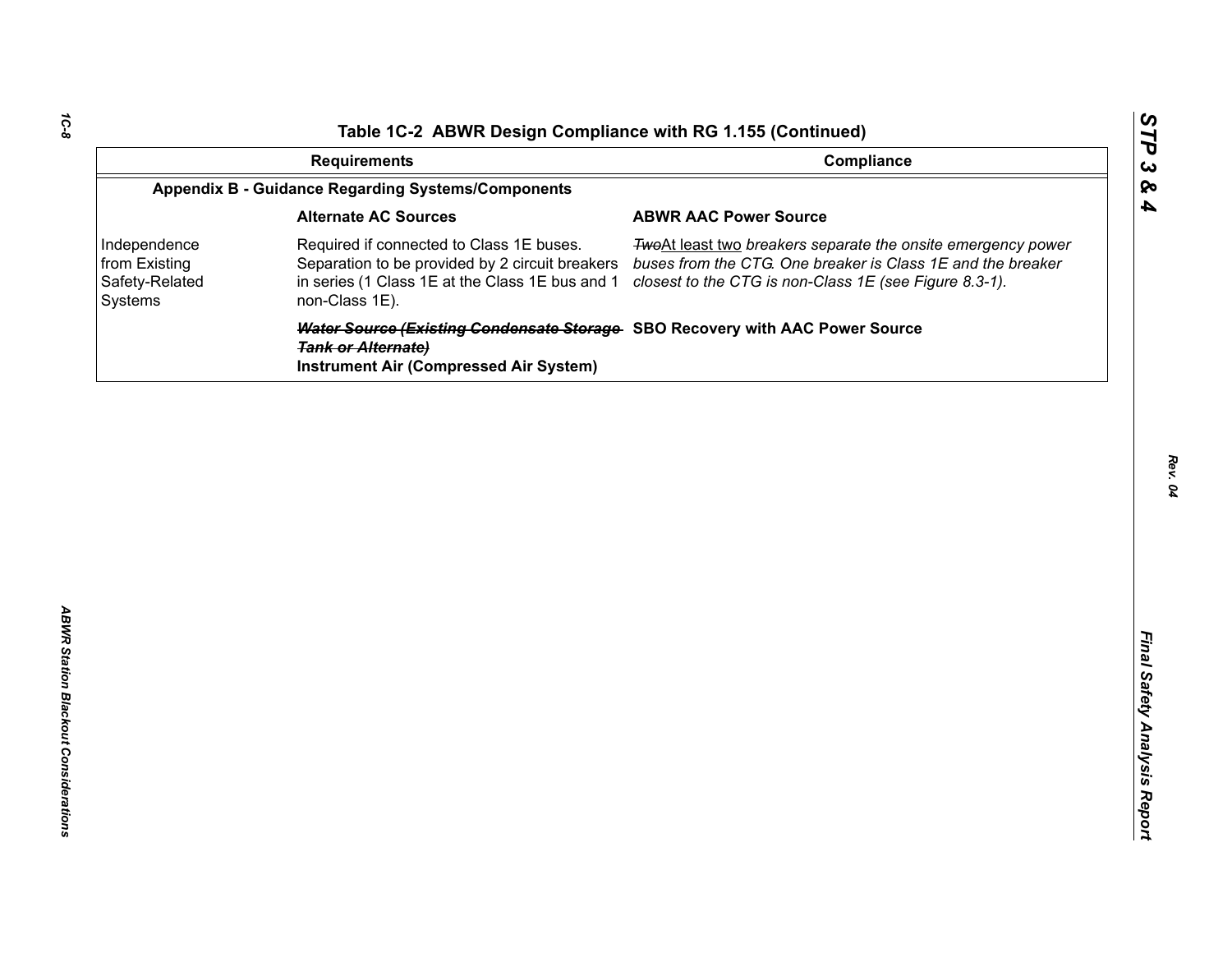| <b>Requirements</b>                                                                                                                                                                                                                                                                              | Compliance                                                                                                                                                                                                                                                                                                                                                                                                                     |
|--------------------------------------------------------------------------------------------------------------------------------------------------------------------------------------------------------------------------------------------------------------------------------------------------|--------------------------------------------------------------------------------------------------------------------------------------------------------------------------------------------------------------------------------------------------------------------------------------------------------------------------------------------------------------------------------------------------------------------------------|
| <b>Appendix A - Definitions</b>                                                                                                                                                                                                                                                                  |                                                                                                                                                                                                                                                                                                                                                                                                                                |
| ALTERNATE AC POWER SOURCE. An alternating current (AC) power source<br>that is available to and located at or nearby a nuclear power plant and meets the<br>following requirements:<br>(i) Is connectable to but not normally connected to the preferred or onsite<br>emergency AC power systems | (i) The design is connectable to (but not normally connected to) the<br>preferred or onsite emergency AC power sources. At least two<br><b>Two-normally open breakers separate the AAC CTG from the</b><br>safety-related onsite emergency power buses. A singleNon-Class<br>1E normally open breaker separatesbreakers separate the AAC<br>CTG from the non-safety-related PIP buses (preferred power)<br>(see Figure 8.3-1). |
| (ii) Has minimal potential for common cause failure with offsite power or the<br>onsite AC power sources                                                                                                                                                                                         | (ii) The ABWR design has a minimal potential for common cause<br>failure between preferred power or onsite AC power sources.                                                                                                                                                                                                                                                                                                   |
| (iii) Is available in a timely manner after the onset of station blackout                                                                                                                                                                                                                        | The ABWR AAC power source is a diverse power supply to the<br>normal onsite emergency DGs. The AAC power supply is totally                                                                                                                                                                                                                                                                                                     |
| (iv) Has sufficient capacity and reliability for operation of all systems necessary<br>for coping with a station blackout and for the time required to bring and<br>maintain the plant in safe shutdown (Hot Shutdown or Hot Standby, as<br>appropriate)                                         | independent of the preferred and onsite power sources. The<br>AAC power source automatically starts and is available for<br>loading in twoless than 10 minutes. The AAC power supply is<br>connectable to a Class 1E bus through the actuation of two (2)<br>manual operated circuit breakers. The AAC power source is                                                                                                         |
| (v) Is inspected, maintained, and tested periodically to demonstrate operability<br>and reliability as set forth in Appendix B                                                                                                                                                                   | normally electrically, physically, mechanically, and<br>environmentally isolated from the preferred and onsite power<br>sources. The AAC power source is normally used during LOPP<br>and SBO events. However, the CTG can be used for a number<br>of operational services (e.g. maintenance backup, etc.).                                                                                                                    |
|                                                                                                                                                                                                                                                                                                  | (iii) The ABWR AAC power source is available in a timely manner<br>after the onset of a SBO event. The AAC power source<br>automatically starts on LOPP, attains required speed and voltage<br>within two (2)in less than ten (10) minutes, and is capable of<br>being connected to shutdown loads within ten (10) minutes.                                                                                                    |